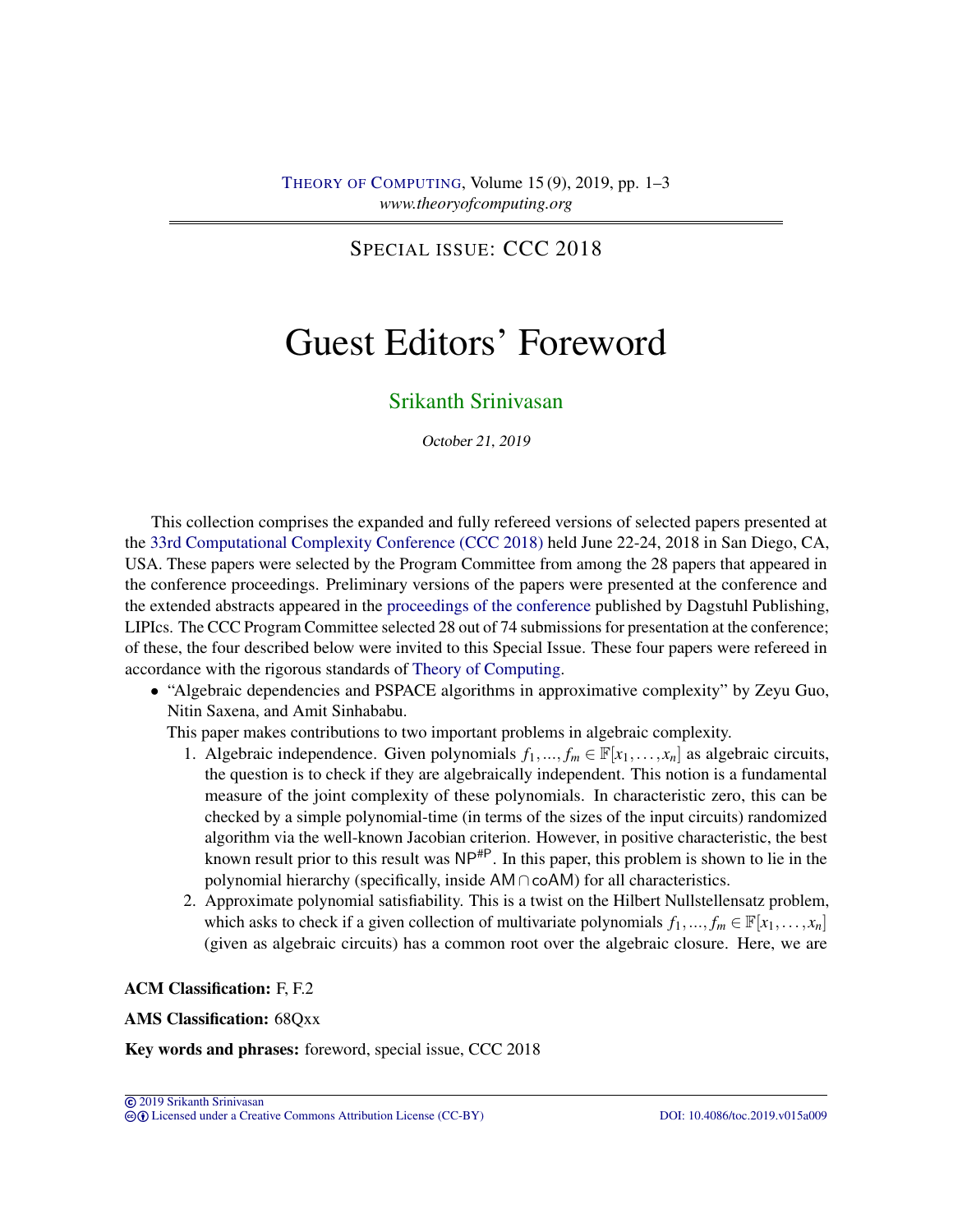## SRIKANTH SRINIVASAN

required to check if the given collection of polynomials has an "approximate" root, or equivalently, if the image of the polynomial map defined by  $(f_1, \ldots, f_m)$  contains 0 in its Zariski closure. The problem is motivated via connections to Geometric Complexity Theory, where we try to understand the complexity of "approximately" computing a given polynomial. In particular, the authors show that a solution to Approximate Polynomial Satisfiability implies the construction of explicit hitting sets for  $\overline{VP}$ , which is the class of polynomials that can be approximated by polynomials in VP.

The best known bound for this problem was previously EXPSPACE via a Gröbner basis computation. This paper places this problem in PSPACE over arbitrary fields. As a corollary, this yields a PSPACE upper bound for constructing explicit hitting sets for  $\overline{VP}$  over arbitrary fields, improving on previous results which accomplished this in characteristic 0.

• "Pseudorandom Generators from Polarizing Random Walks" by Eshan Chattopadhyay, Pooya Hatami, Kaave Hosseini, and Shachar Lovett.

This paper introduces a new paradigm for constructing pseudorandom generators (PRGs) for concrete computational models. This involves a weaker variant of PRGs called fractional PRGs (fPRGs, first defined in this paper) and it is shown that for Boolean function classes closed under restrictions, explicit fPRGs can be converted to explicit PRGs while only slightly weakening the parameters. In particular, this yields a unified and simpler construction for PRGs for various classes of functions that are either restricted in terms of their Fourier spectra or simplify considerably upon applying random restrictions. In some cases (e. g., Boolean functions with low sensitivity), this yields a significant quantitative improvement. In others, this idea significantly simplifies the proof (e. g.,  $AC<sup>0</sup>$ ), since the construction works under quite general assumptions.

• "The Cayley Semigroup Membership Problem" by Lukas Fleischer.

This paper concerns the semigroup membership problem: the input is a semigroup *S*, given as a multiplication table, a subset *X* of *S*, and an element  $t \in S$ , and the question is if *t* is generated by *X*. The problem is known to be NL-complete in general and even P-complete if the input is relaxed to be a general groupoid. Here, the author makes progress on the long-standing open problem on the complexity of the problem when *S* is a group. It is shown that in this case (and also the case when *S* is a commutative semigroup), the problem actually can be placed in the class  $qAC<sup>0</sup>$  (i. e., the problem has constant-depth quasipolynomial-size circuits made up of OR, AND, and NOT gates), and hence cannot be hard for any class of functions that contains the PARITY function. Previously, it was only known that if *S* is a commutative group, then the problem has polynomial-sized loglog*n*-depth circuits.

• "On The Hardness of Approximate and Exact (Bichromatic) Maximum Inner Product" by Lijie Chen.

This paper deals with fine-grained complexity, where a central theme is to understand why we have not been able to improve long-standing algorithms for some problems in P. The questions in this paper consider exact and approximation algorithms for the problem Max-IP, where the input is two lists, *A* and *B*, of *n* vectors each and the quantity to be computed (or approximated) is the maximum inner product between a vector in *A* and a vector in *B*. This problem generalizes the well-known Orthogonal Vectors problem, whose complexity is closely related to the Strong Exponential Time Hypothesis (SETH).